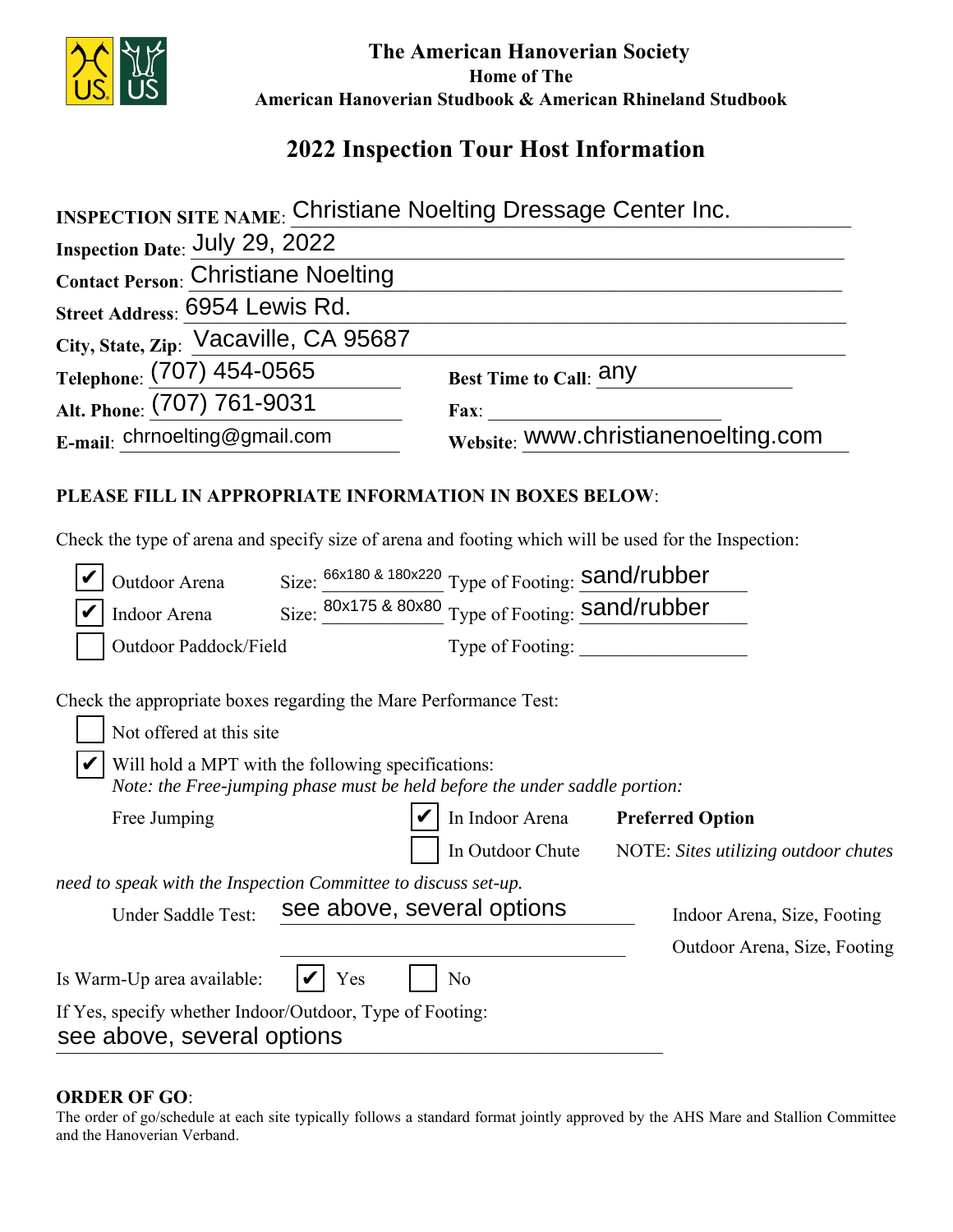- Registration
- Mare Performance Test Free Jumping
- Inspection of non-Hanoverian Mares
- Under saddle portion of the MPT
- Inspection of Hanoverian Mares
- Foal Presentations
- Futurity Classes

**TIME SCHEDULE:** *Note: The time schedule may be revised closer to the inspection date by the Site Host and the AHS Inspection Committee based upon site entries (number of horses) and the finalized travel schedule.* 

| Earliest Day/Arrival Time: <b>Any</b>                                                                                                                                                                                                                                                                                                             |
|---------------------------------------------------------------------------------------------------------------------------------------------------------------------------------------------------------------------------------------------------------------------------------------------------------------------------------------------------|
| Registration Estimated Start Time: depends on # of participants                                                                                                                                                                                                                                                                                   |
| Inspection Estimated Start Time: depends on # of participants                                                                                                                                                                                                                                                                                     |
| Other Schedule Notes:                                                                                                                                                                                                                                                                                                                             |
| <b>HOST SITE DETAILS:</b><br><b>Stabling/Veterinarian/Fee Policy</b><br>Will Stabling be Available?<br>Yes<br>N <sub>0</sub><br>Yes<br>N <sub>o</sub><br>If yes, please answer the following: Is Stabling Limited?                                                                                                                                |
| Type of Stalls Available: portable stalls 10x10 (\$130) or 12x10(\$150) or permanent pipe paddocks 12x12 (\$150)                                                                                                                                                                                                                                  |
| $\frac{1}{3}$ 130/150<br>Cost, if applicable:<br>/ per stall per night<br>$\boldsymbol{\mathcal{S}}$ 80<br>for the day<br>$\boldsymbol{\mathsf{s}}$ 30<br>Grounds Fee if applicable<br>No Charge for Stabling<br>$\mathbf{\nabla}$ per horse OR<br>Grounds Fee is<br>per owner OR<br>per trailer<br>no grounds fee<br>Number of Stalls Available: |
| (number) permanent stalls available on grounds                                                                                                                                                                                                                                                                                                    |
| 40<br>(number) temporary stalls available on grounds                                                                                                                                                                                                                                                                                              |
| (number) of permanent stalls available miles from site                                                                                                                                                                                                                                                                                            |
| (number) of temporary stalls available miles from site.                                                                                                                                                                                                                                                                                           |
| Type of Bedding:<br><b>Straw</b><br>Shavings<br>Other (please specify)                                                                                                                                                                                                                                                                            |
| Bedding/Hay available for purchase on grounds:<br>Yes<br>No.                                                                                                                                                                                                                                                                                      |

If there are any additional stabling notes/restrictions, please explain:

none none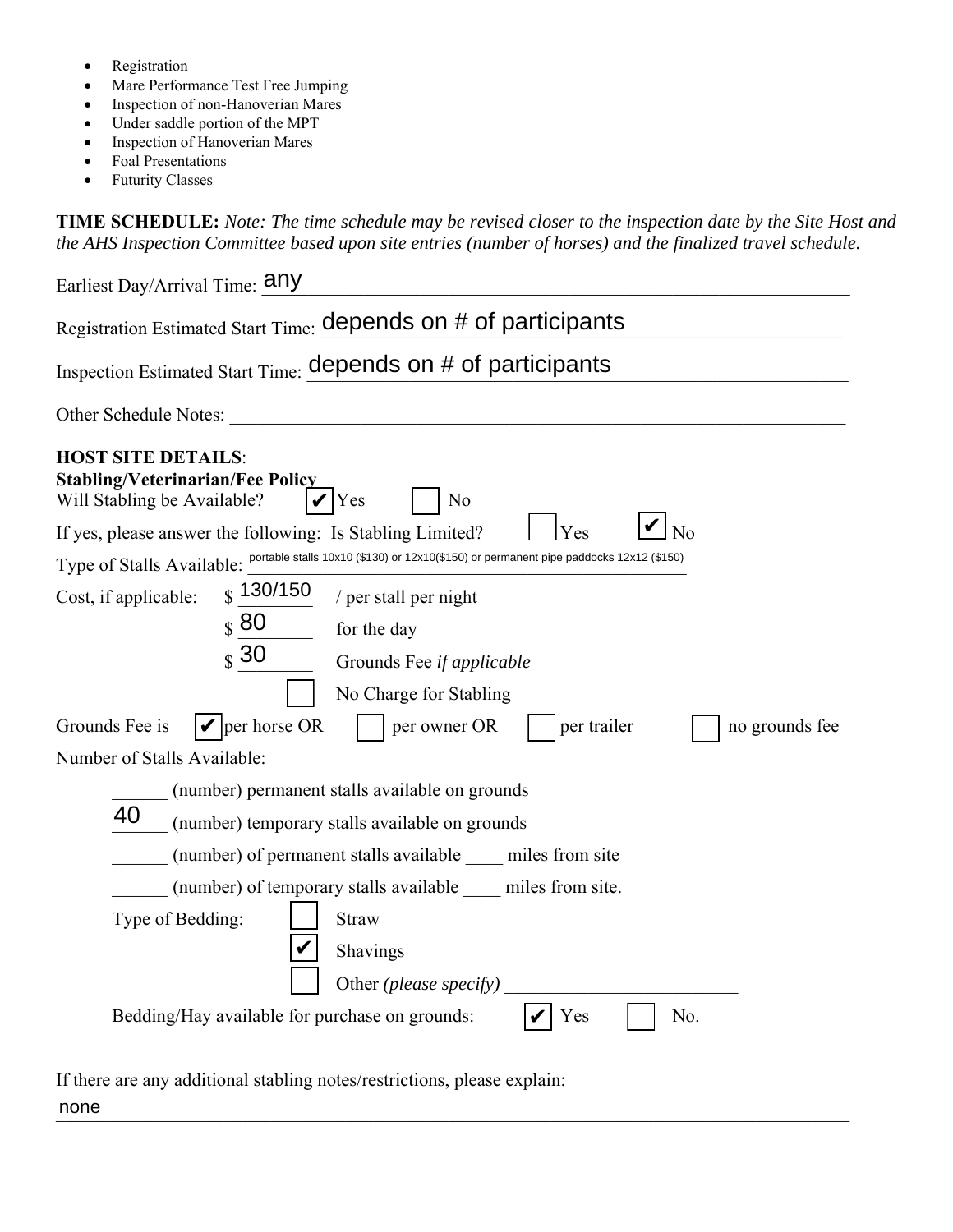If there are any restrictions regarding arrival schedule, please explain:

|                                               | Make Stabling Checks Payable to: Christiane Noelting Dressage Center, Inc. |              |
|-----------------------------------------------|----------------------------------------------------------------------------|--------------|
| Payment should be made: $X$                   | At time of reservations                                                    | Upon arrival |
| Refund policy: no refunds                     |                                                                            |              |
| Name of Veterinarian who will be on call: TBD |                                                                            |              |
| Veterinarian's Telephone Number:              |                                                                            |              |

## **BRANDING**:

| It is the responsibility of the host to either provide or arrange for the provision of a blacksmith's forge. <i>Note</i> : |
|----------------------------------------------------------------------------------------------------------------------------|
| Due to damage to brands, charcoal fires, pipes, gas grills and/or acetylene torches will not be used in lieu of            |
| <i>a forge.</i> NO EXCEPTIONS.                                                                                             |
| Name of individual who will provide a blacksmith's forge: Christiane Noelting                                              |

## **ACCOMMODATIONS**:

Please list two or three motels within easy travel distance of your inspection. We recommend including at least a couple of national chains such as Holiday Inn, Best Western, or Comfort Inn and Suites.

| Comfort Suites Vacaville (offers special CNDC rate) Phone: 707-446-3000                                                                                                              |                                                       |                              | Miles from Site: 8  |  |
|--------------------------------------------------------------------------------------------------------------------------------------------------------------------------------------|-------------------------------------------------------|------------------------------|---------------------|--|
| Residence Inn                                                                                                                                                                        | Phone: 707-469-0300                                   |                              | Miles from Site: 8  |  |
| <b>Fairfield Inn</b>                                                                                                                                                                 | Phone: 707-469-0800                                   |                              | Miles from Site:    |  |
| <b>OTHER INFORMATION:</b><br>number of horse OR<br>This site will be limited to                                                                                                      |                                                       | No Limit                     |                     |  |
| Health Requirements for incoming horses:<br>Coggins Test<br>Health Certificate<br>out of state                                                                                       |                                                       | Other, explain on next line: |                     |  |
| Will Food be Available? If Yes, Available<br>Food will not be available.<br>Spectator Seating Available Near Arena<br>No Dogs on Grounds;<br>Parking Extensive<br>Parking Limited OR | For Purchase; OR<br>Dogs welcome but must be leashed. |                              | Compliments of Host |  |
| Type of Parking Surface: <b>Gravel</b>                                                                                                                                               |                                                       |                              |                     |  |
| Any Restrictions on lengths of trailers coming in: If so, specify: <b>none</b>                                                                                                       |                                                       |                              |                     |  |